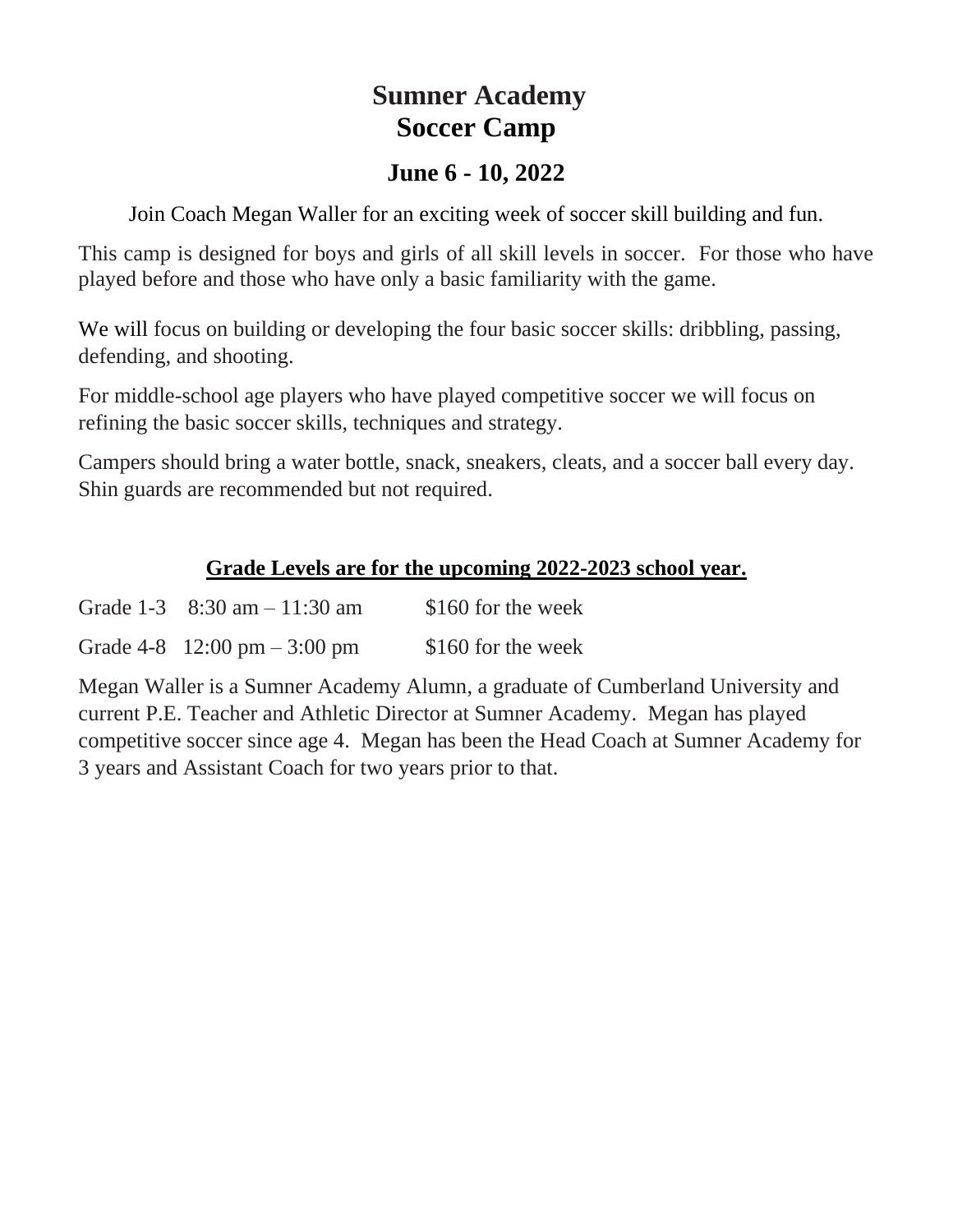# **Soccer Camp Registration June 6 -10, 2022**

| Camper's Name                                                                                                                                                                                                                                                                                                                                                                                                                                                                                                                                                                                                                               |                                                                                                                                                                                                                    |      |  |  |
|---------------------------------------------------------------------------------------------------------------------------------------------------------------------------------------------------------------------------------------------------------------------------------------------------------------------------------------------------------------------------------------------------------------------------------------------------------------------------------------------------------------------------------------------------------------------------------------------------------------------------------------------|--------------------------------------------------------------------------------------------------------------------------------------------------------------------------------------------------------------------|------|--|--|
|                                                                                                                                                                                                                                                                                                                                                                                                                                                                                                                                                                                                                                             |                                                                                                                                                                                                                    |      |  |  |
|                                                                                                                                                                                                                                                                                                                                                                                                                                                                                                                                                                                                                                             |                                                                                                                                                                                                                    |      |  |  |
|                                                                                                                                                                                                                                                                                                                                                                                                                                                                                                                                                                                                                                             |                                                                                                                                                                                                                    |      |  |  |
| Medical Ins Co $\frac{1}{2}$                                                                                                                                                                                                                                                                                                                                                                                                                                                                                                                                                                                                                |                                                                                                                                                                                                                    |      |  |  |
| Medical Conditions (if any)                                                                                                                                                                                                                                                                                                                                                                                                                                                                                                                                                                                                                 |                                                                                                                                                                                                                    |      |  |  |
|                                                                                                                                                                                                                                                                                                                                                                                                                                                                                                                                                                                                                                             | <b>Emergency Contact</b>                                                                                                                                                                                           |      |  |  |
| <b>Emergency Contact Name</b>                                                                                                                                                                                                                                                                                                                                                                                                                                                                                                                                                                                                               |                                                                                                                                                                                                                    |      |  |  |
|                                                                                                                                                                                                                                                                                                                                                                                                                                                                                                                                                                                                                                             |                                                                                                                                                                                                                    |      |  |  |
|                                                                                                                                                                                                                                                                                                                                                                                                                                                                                                                                                                                                                                             |                                                                                                                                                                                                                    |      |  |  |
| I hereby authorize the staff of Coach Megan Waller's Summer Soccer Camp to act for me to their best judgment in<br>any emergency requiring medical attention. I hereby waive and release the Camp and Sumner Academy from any<br>and all liability of injuries or illness incurred while at the camp. I have no knowledge of any physical impairment<br>that would be affected by the above named camper's participation in the camp program. I understand that I am<br>required to maintain and carry accidental medical coverage for the child listed on this application, and I verify that<br>the coverage listed is accurate and true. |                                                                                                                                                                                                                    |      |  |  |
| Parent/Guardian Signature                                                                                                                                                                                                                                                                                                                                                                                                                                                                                                                                                                                                                   |                                                                                                                                                                                                                    | Date |  |  |
|                                                                                                                                                                                                                                                                                                                                                                                                                                                                                                                                                                                                                                             | Please make checks payable to Megan Waller<br>Drop off or mail completed registration form with payment to:<br><b>Sumner Academy</b><br><b>Attn: Megan Waller</b><br><b>464 Nichols Lane</b><br>Gallatin, TN 37066 |      |  |  |
|                                                                                                                                                                                                                                                                                                                                                                                                                                                                                                                                                                                                                                             |                                                                                                                                                                                                                    |      |  |  |

**Register by May 20, 2022 and save \$15.00.** 

Please email, call or text with any questions [megan.waller@hawks.sumneracademy.org](mailto:megan.waller@hawks.sumneracademy.org)

or 615-330-6085. Thank you!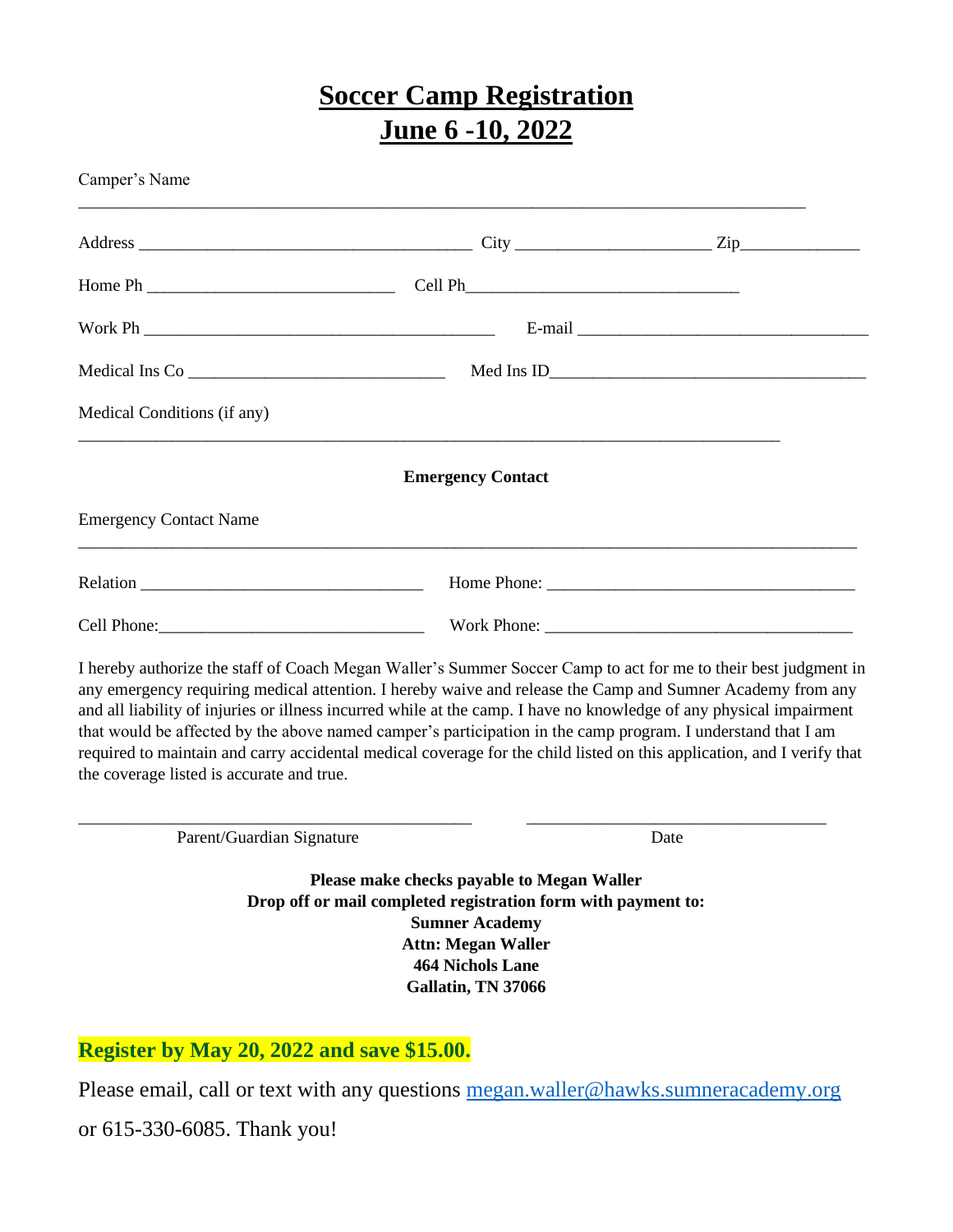# **Sumner Academy Soccer Camp**

## **July 11-15, 2022**

Join Coach Megan Waller for an exciting week of soccer skill building and fun.

This camp is designed for boys and girls of all skill levels in soccer. For those who have played before and those who have only a basic familiarity with the game.

We will focus on building or developing the four basic soccer skills: dribbling, passing, defending, and shooting.

For middle-school age players who have played competitive soccer we will focus on refining the basic soccer skills, techniques and strategy.

Campers should bring a water bottle, snack, sneakers, cleats, and a soccer ball every day. Shin guards are recommended but not required.

### **Grade Levels are for the upcoming 2022-2023 school year.**

| Grade $1-3$ 8:30 am $-11:30$ am | \$160 for the week |
|---------------------------------|--------------------|
| Grade $4-8$ 12:00 pm $-3:00$ pm | \$160 for the week |

Megan Waller is a Sumner Academy Alumn, a graduate of Cumberland University and current P.E. Teacher and Athletic Director at Sumner Academy. Megan has played competitive soccer since age 4. Megan has been the Head Coach at Sumner Academy for 3 years and Assistant Coach for two years prior to that.